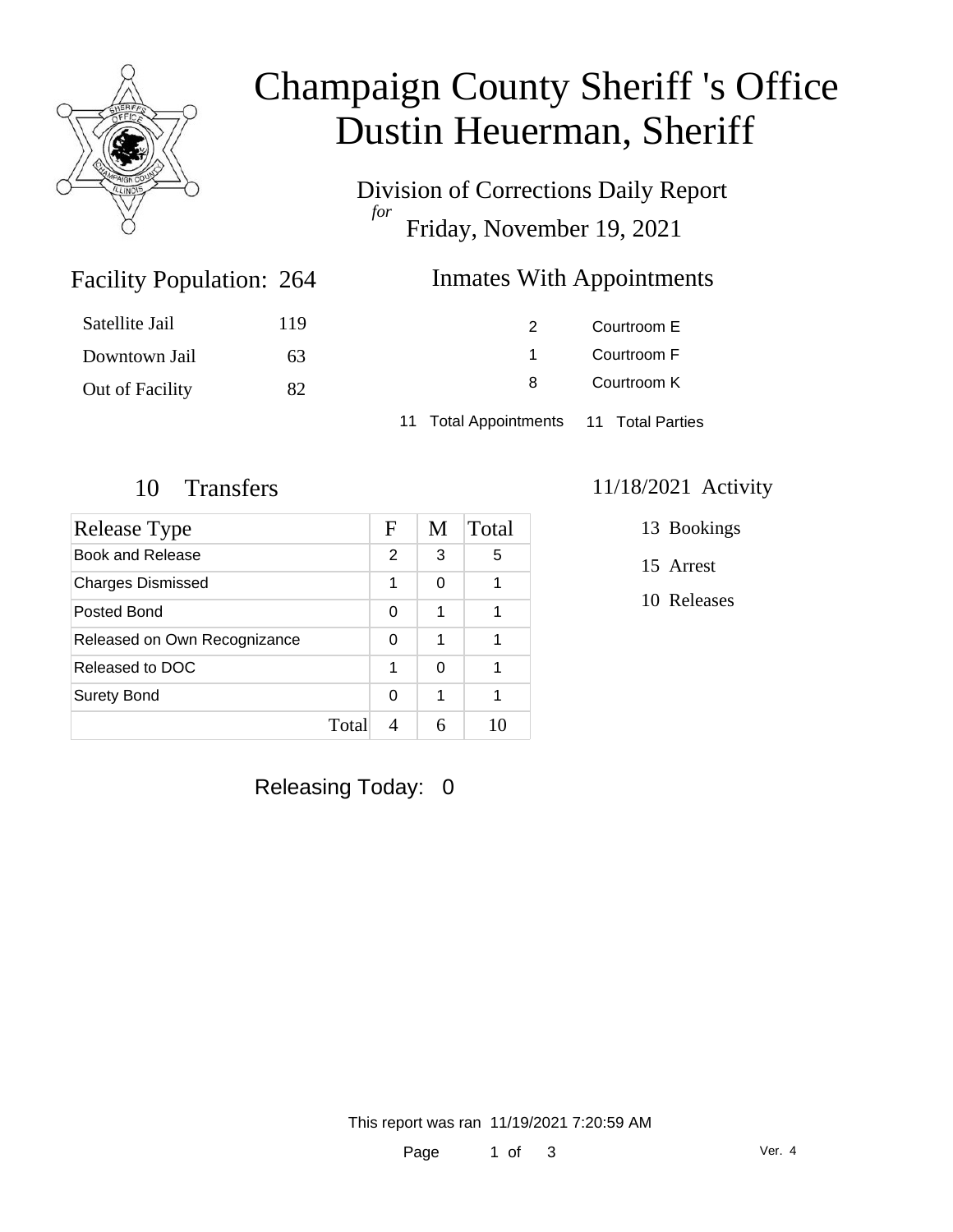

# Champaign County Sheriff 's Office Dustin Heuerman, Sheriff

Division of Corrections Daily Report *for* Friday, November 19, 2021

#### Custody Status Count

- Electronic Home Dentention 17
	- Felony Arraignment 5
		- Felony Other 7
	- Felony Pre-Sentence 7
		- Felony Pre-Trial 196
	- Felony Pre-Trial DUI 3
	- Felony Sentenced CCSO 3
	- Felony Sentenced IDOC 3
		- Hold Other 2
		- Hold Sentenced IDOC 2
	- Misdemeanor Arraignment 3
		- Misdemeanor Other 1
		- Misdemeanor Pre-Trial 3
			- Petition to Revoke 4
			- Remanded to DHS 7
				- Traffic Pre-Trial 1
					- Total 264